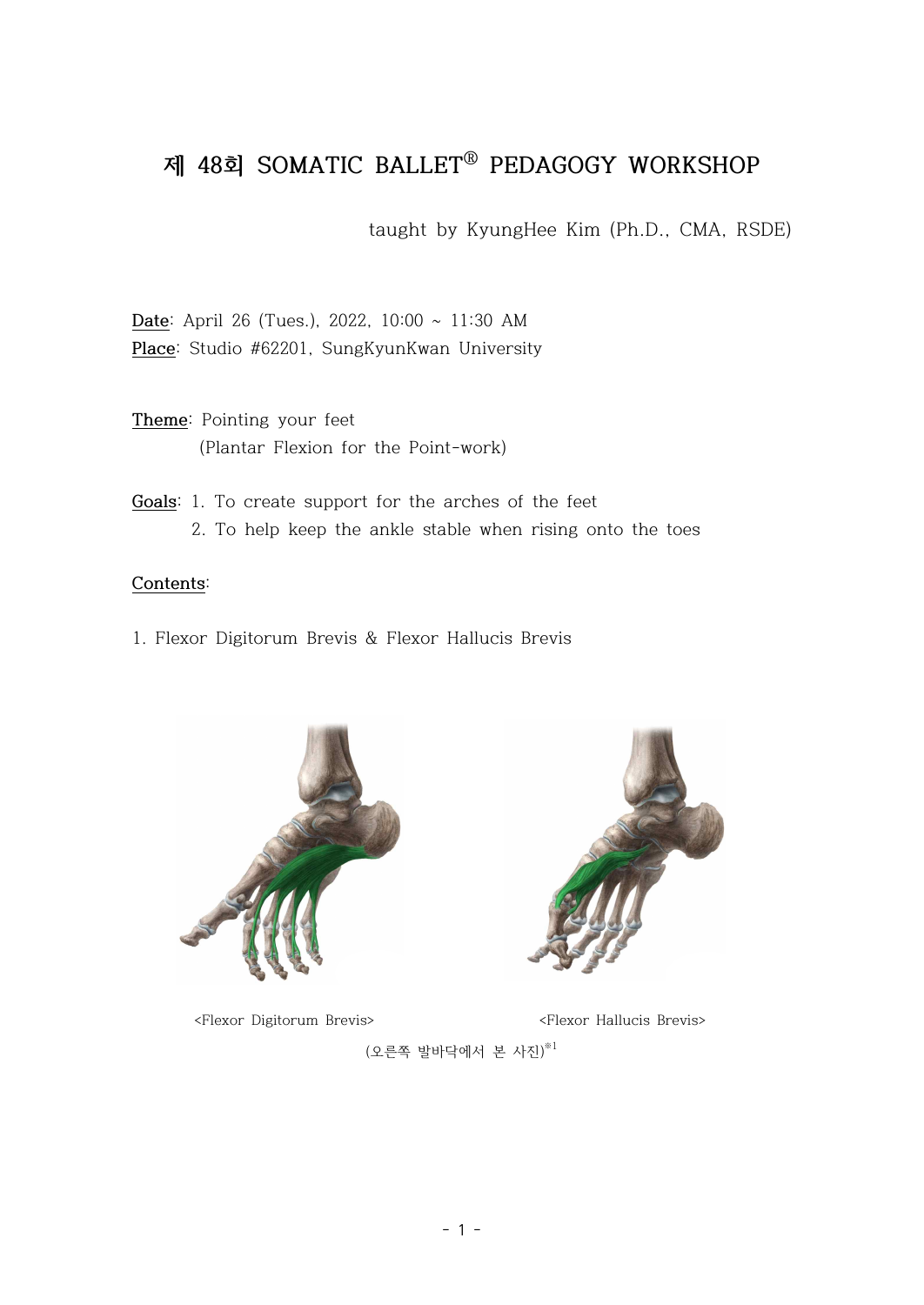(오른쪽 발바닥에서 본 사진)※4



3.



<Tibialis posterior> <Fibularis longus>





2. Tibialis posterior & Fibularis longus